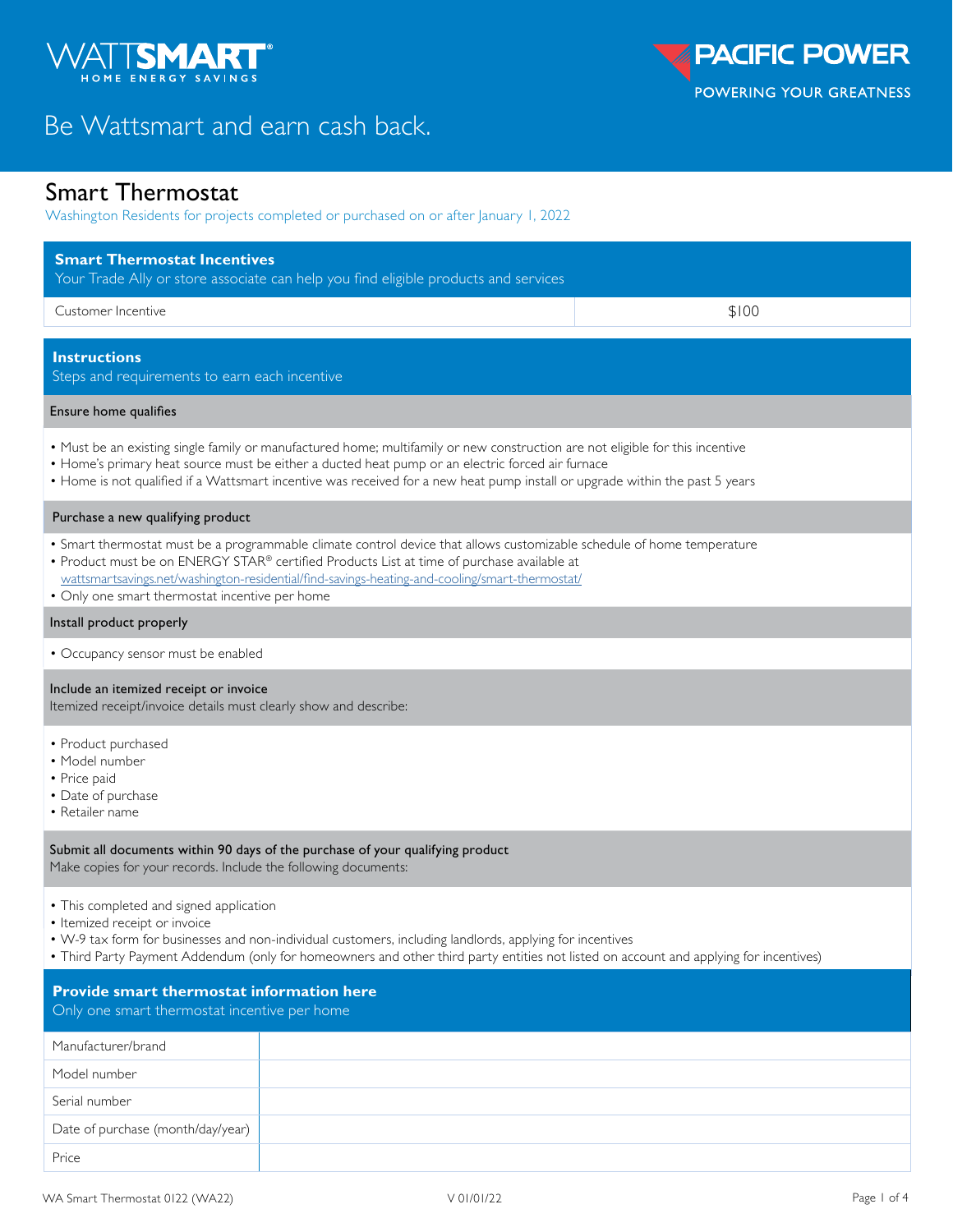| Provide account holder information and property address                                                                                                                                                                                                                                     |                                                    |       |          |  |  |  |
|---------------------------------------------------------------------------------------------------------------------------------------------------------------------------------------------------------------------------------------------------------------------------------------------|----------------------------------------------------|-------|----------|--|--|--|
| Utility account number                                                                                                                                                                                                                                                                      |                                                    |       |          |  |  |  |
| Name on utility account                                                                                                                                                                                                                                                                     |                                                    |       |          |  |  |  |
| Address where product was installed                                                                                                                                                                                                                                                         | City                                               | State | ZIP Code |  |  |  |
| Address where incentive check should be mailed                                                                                                                                                                                                                                              | City                                               | State | ZIP Code |  |  |  |
| Daytime phone for questions about your application                                                                                                                                                                                                                                          | Email address for questions about your application |       |          |  |  |  |
| Home type: <a> G<br/> Single family<br/> <math display="block">\Box</math> <br/> Multifamily<br/> <math display="block">\Box</math> Manufactured</a>                                                                                                                                        |                                                    |       |          |  |  |  |
| Home's current primary heating source (select one) $\Box$ Electric baseboard<br>$\Box$ Electric ceiling or wall heat<br>$\Box$ Electric furnace<br>$\Box$ $\bigcirc$ i<br>$\Box$ Natural gas furnace $\Box$ Ductless heat pump $\Box$ Electric ducted heat pump $\Box$ Wood<br>$\Box$ Other |                                                    |       |          |  |  |  |
| Have you received a Wattsmart incentive for a new heat pump or heat pump upgrade within the past 5 years.?<br>$\Box$ No<br>$\Box$ Yes                                                                                                                                                       |                                                    |       |          |  |  |  |
| Does home have a secondary heating source? (select one)<br>$\Box$ Wood stove $\Box$ Pellet stove<br>$\Box$ Gas fireplace<br>$\Box$ Wood fireplace<br>$\Box$ Other $\Box$ No secondary heating source                                                                                        |                                                    |       |          |  |  |  |
| $\Box$ (Optional) I decline to receive additional energy-efficient product incentive information.                                                                                                                                                                                           |                                                    |       |          |  |  |  |
| How did you hear about cash incentives for energy-efficient products and services for your home? (select all that apply)<br>$\Box$ TV/radio ad<br>$\Box$ Friend/family<br>$\Box$ Utility website<br>$\Box$ Print ad<br>$\Box$ Trade Ally/store staff $\Box$ Other                           |                                                    |       |          |  |  |  |
| Customer primary language spoken is $\Box$ English $\Box$ Other than English $\Box$                                                                                                                                                                                                         |                                                    |       |          |  |  |  |
| Are you a tenant renting or leasing at this location? (Select one) □ Yes □ No                                                                                                                                                                                                               |                                                    |       |          |  |  |  |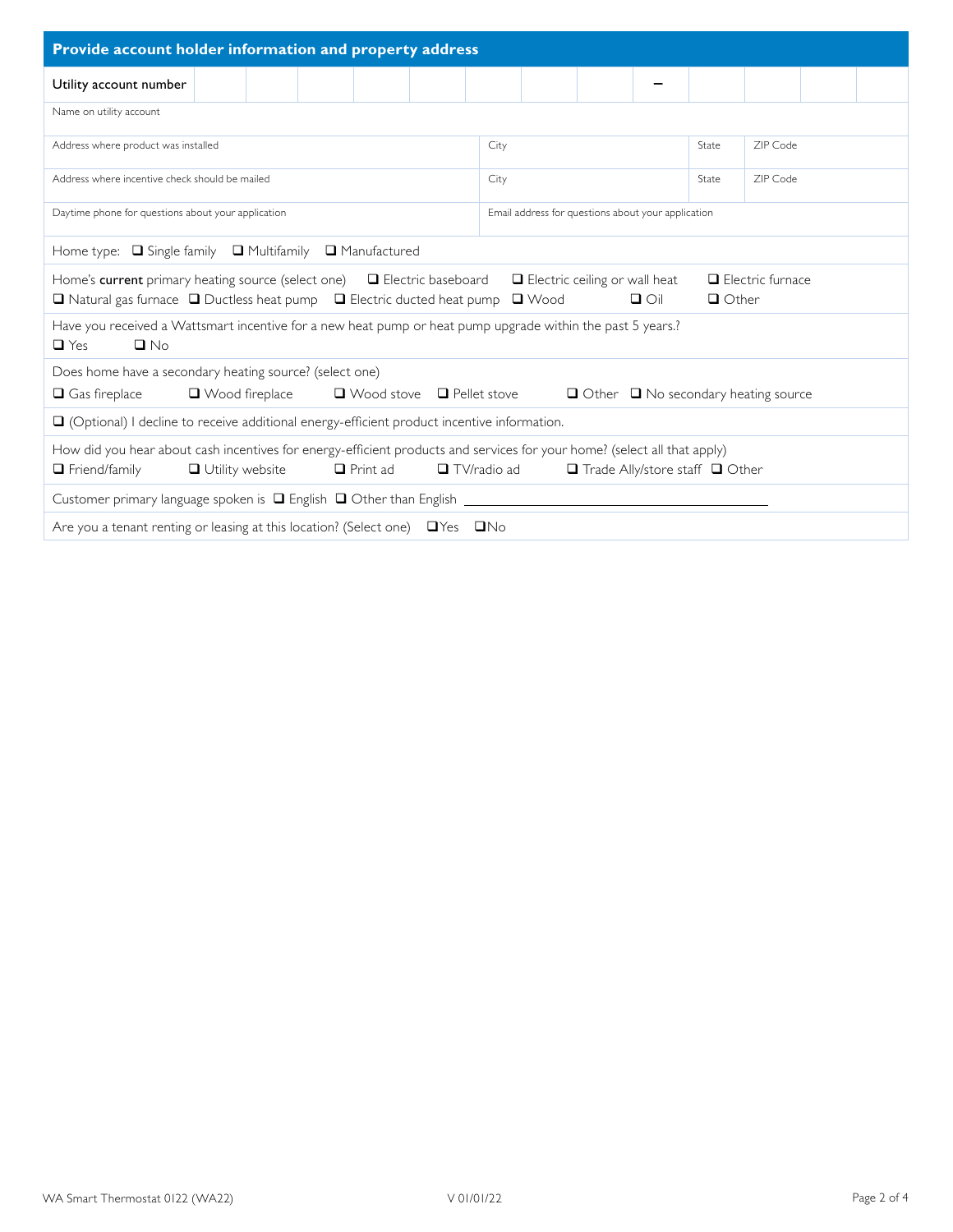Pacific Power sponsors a variety of programs providing incentives for the installation of energy-saving products or services ("Program"). These Terms and Conditions set forth the participation requirements for customers applying for incentives through the Program. By signing below, the customer named in the Program Application ("Customer") is agreeing to comply with and be bound by these terms.

Program Administrator: The Program is sponsored by Pacific Power and administered by Nexant, Inc. ("Program Administrator"). Pacific Power has authorized the Program Administrator to conduct such activities, including, but not limited to, review, processing, and approval of incentives and Customer applications and agreements; inspections of customer facilities and project information requests from customer; measurement and verification activities; and issuing incentive checks.

Trade Allies: As a convenience to customers, Pacific Power provides a list of contractors, distributors, manufacturers, and other organizations ("Trade Allies") who may assist customers participating in Pacific Power programs. In some cases, a Program may require Customer to engage a qualified Trade Ally in order to qualify for incentives offered by the Program. Customer acknowledges that Pacific Power, Program Administrator, and the Trade Allies are independent contractors with respect to the Program, and that Trade Allies are not authorized to make representations or incur obligations on behalf of Pacific Power or Program Administrator. Participation as a Trade Ally does not constitute an endorsement by Pacific Power or Program Administrator, nor does it certify or guarantee the quality of work performed. The list of Trade Allies is available at pacificpower.net/ca-tradeallies. Customer is responsible for payments to Trade Allies.

Program Funding: Program funds are limited and incentives are subject to funding availability. Applications are accepted on a first-come, first-served basis until the conclusion of the Program term, or until Program funds are no longer available, whichever occurs first. Incentives are subject to tariff approval and may change with 45 days of notice. Pacific Power reserves the right to change or cancel the Program or its terms and conditions at any time. Please reference the Program website at pacificpower.net/hes to determine the current status of incentive availability and view the most current version of the Program terms.

Eligibility: This Program is available to residential electric customers residing in the state of Washington who purchase their electricity from Pacific Power on rate schedules 16, 17, or 18. Landlords who own rental properties served by Pacific Power in the state of Washington where the tenant is billed on rate schedules 16, 17, or 18 may also qualify for this Program. Incentive checks will be issued in the name of the qualifying account holder. If a tenant, Customer is responsible for obtaining the property owner's permission to install the energy efficiency services or measures implemented. Customer's signature on the Application indicates that Applicant has obtained such permission. Equipment must meet the eligibility requirements specified in the Instructions section of the Application.

Program Participation Steps: To be considered for incentives offered by the Program, Customer must submit a fully completed and signed Application including all required documentation specified in compliance with the Program participation steps outlined in the Instructions section of the Application. Product specific documentation required to be submitted with the Application and specific instructions for completing the Application related to the qualifying product or service are outlined in the Instructions section of the Application. Applications must be postmarked within 90 days of completion of the qualifying product purchase or service completion. As part of the Application review process, Pacific Power or Program Administrator may request additional documentation and conduct any site inspection activities necessary to confirm eligibility, installation and operability of measures. Failure to provide or complete any of the requested information or Program requirements may result in the return of the Application and denial of incentives.

Program Incentive: The Program offers incentives for the installation of eligible measures. Customer understands that submission of an application, even if correct and complete, does not guarantee payment of incentives. Payment of the incentive amount is based on Pacific Power's approval of installed measures and Customer meeting all eligibility and Program requirements. Eligible equipment receiving incentives under the Program are not eligible for purchase and installation incentives or credits under any other Pacific Power programs. Please allow up to forty-five (45) days to receive your incentive payment after final approval of project documentation.

Tax Liability: Customer acknowledges that receipt of any incentive pursuant to the Program may result in taxable income to the Customer, even if Customer does not directly receive a payment, and that Customer is solely responsible for payment and reporting with respect to Customer's taxes. Customer should consult his or her own tax advisor with respect to the tax treatment of incentives provided pursuant to the Program. Neither Pacific Power nor its Program Administrator is responsible for any tax liability which may be imposed on the Applicant as a result of any incentive payment. Nothing in these Terms and Conditions is intended to constitute tax advice and cannot be used for the purpose of avoiding penalties under the Internal Revenue Code.

Use of Environmental Attributes: Customer may not use or report on Environmental Attributes associated with installation of qualifying equipment or its operation that in any way would compromise the ability of Pacific Power to utilize the project energy savings for regulatory reporting purposes. Customer may claim that it is facilitating the production of the Environmental Attributes attributable to the qualifying equipment as long as (and at the same time) Customer states the installation of the qualifying equipment was made possible with funding from Pacific Power. Environmental Attributes means any and all credits, benefits, emissions reductions, offsets and allowances, howsoever entitled, resulting from the avoidance of the emission of any substance to the air, soil or water at or by Customer generating facilities through reduced generation of energy or other savings or offsets on account of the energy efficiency project(s).

Customer Information: Customer authorizes and acknowledges that Pacific Power may duplicate, disseminate, release and disclose Customer's information relating to a Program application (including the entirety of its contents), and any other information related to the Customer's participation in the Program, including but not limited to account information and billing data, energy usage, and tax identification numbers to Program Administrator and Trade Allies, as applicable, and any other third party utilized by Pacific Power for the purposes of processing the Customer Application, to confirm eligibility, to verify product installation or service implementation, operation and results, to issue payment on behalf of the Program, to monitor compliance with Program Terms and Conditions; or as required to comply with state and/or federal law, fraud prevention, regulation, and other legal action; in those cases, Pacific Power and its subcontractors shall comply with all legal requirements of the jurisdiction of the individual whose Customer data would be disclosed before making such disclosure.

Project Installations: Neither Pacific Power nor its Program Administrator are responsible for the proper installation or performance of the energy efficiency services or measures implemented and are not responsible for any claims the Customer might have against the manufacturer, the retailer or the installer with regard to the energy efficiency services or measures implemented. Customer is solely responsible for the selection of equipment or measures to be installed or implemented and for the selection of a third party service provider or Trade Ally to complete the installation of and

implementation of any equipment or measures. Responsibility for delivery and workmanship related to any equipment or services the Customer procures exclusively rests with that contractor or retailer.

Fraud: Any person who knowingly files an application containing any materially false information or who purposely or misleadingly conceals information subjects such person to criminal and civil penalties. Any and all funds determined to have been acquired on the basis of inaccurate or fraudulent information must be returned to Pacific Power. Any customer found to be engaged in fraudulent activity or misrepresentation of any kind will be removed from the Program. This section shall not limit other remedies that may be available for the filing of a false or fraudulent application, including, but not limited to, referral to law enforcement authorities.

No Warranties: Pacific Power and Program Administrator do not make any, and both Pacific Power and Program Administrator expressly disclaim all warranties or representations of any kind with respect to the design, manufacture, construction, safety, performance or effectiveness of any potential energy or cost savings, equipment installed, measures implemented, and/or services rendered by any person or entity in connection with the Program. PACIFIC POWER AND PROGRAM ADMINISTRATOR DISCLAIM ALL WARRANTIES, EXPRESS OR IMPLIED, TO THE MAXIMUM EXTENT PERMITTED UNDER LAW, WHETHER STATUTORY OR OTHERWISE, INCLUDING WITHOUT LIMITATION ANY WARRANTIES OF MERCHANTABILITY OR FITNESS FOR A PARTICULAR PURPOSE.

Indemnification: Customer shall defend, protect, indemnify and hold harmless Pacific Power, Program Administrator and their respective directors, employees, contractors, agents, and service providers (collectively, the "Indemnified Parties") against all claims, losses, expenses, damages, demands, judgments, causes of action, suits, costs (including attorney's fees and expenses) and liability of every kind and character whatsoever ("Claims") arising out of or related in any way to, directly or indirectly, Customer's participation in the Program; provided however, that Customer shall not be required to indemnify and hold harmless any Indemnified Party member against Claims adjudicated to have been caused by their sole negligence or willful misconduct.

Limitation of Liability: To the fullest extent allowed by law, Pacific Power and Program Administrator's total liability, regardless of the number of claims, is limited to the amount of the incentive payment approved in accordance with Program requirements, and Pacific Power, Program Administrator and its affiliates and their respective directors, employees, contractors, agents, and service providers shall not be liable to the Customer or any other party for any other obligations. Notwithstanding anything in these Terms and Conditions to the contrary, Pacific Power, Program Administrator, and their respective directors, officers, employees and/or agents shall not be liable for any type of damages, whether indirect, incidental, consequential, exemplary, reliance, punitive or special damages, including damages for loss of use regardless of the form of action, whether in contract, indemnity, warranty, strict liability or tort, including negligence of any kind arising from or relating to the Program or these Terms and Conditions.

Compliance with Law: Customer, at its own expense, is responsible for meeting all requirements and complying with all local and state laws and codes concerning the Program, including without limitation, the installation and maintenance of eligible equipment. Customer shall, at its own expense, obtain and maintain licenses and permits needed to install eligible equipment. Failure to obtain and maintain necessary licenses and permits constitutes a material breach of Customer's obligations.